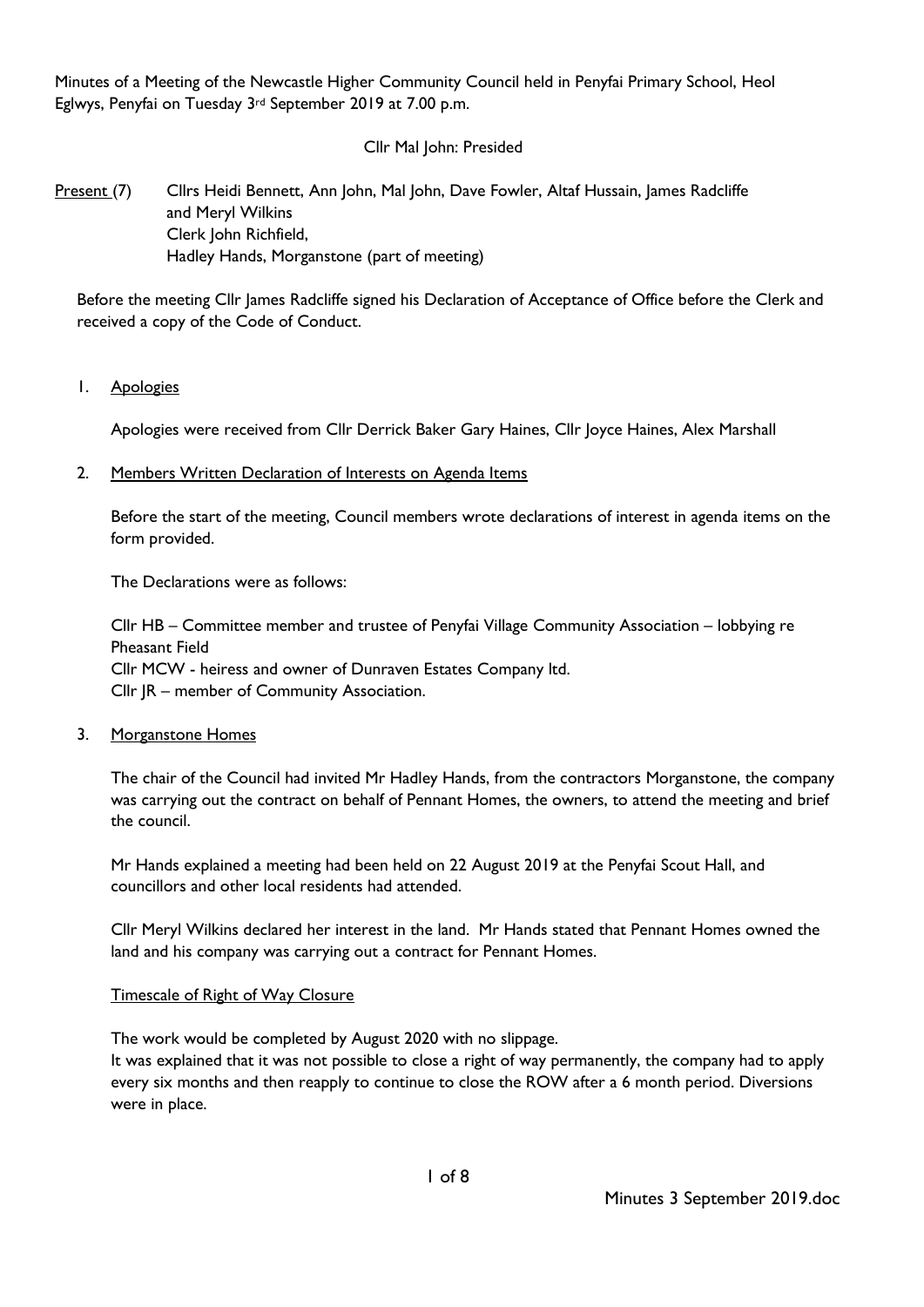### Subsidence on site

Cllr Ann John was concerned at reports of subsidence and on the large amount of water on the land.

Hadley Hands explained that Morganstone's measures had been signed of by a structural engineer and checked by the Planning Department. He stated that a geogrid runs through the embankment.

Mr Hands admitted that the ditch did not cope with water over one recent weekend, and a resident, Mr Gareth Jenkins had filmed flooding.

Mr Hands explained that an earth bund had now been constructed around the whole site boundary and three soakaways would be constructed. The current works were temporary, and a permanent solution using oversize pipes, underground tanks and associated engineering would be adopted by Welsh Water.

### Flooding on site

Cllr Altaf Hussain asked how he would answer the resident who had experienced flooding?

The answer given was that in the event of flood, they call on the council first, who would contact Welsh Water. Cllr Hussain asked if their plans had been published. Mr Hands advised that this was now a temporary solution, and residents had been provided with an emergency number. Cllr Hussain asked how it was known if the main pipe could cope with the volume of water? Mr Hands explained that a flow limiting device was connected to the existing mains drainage on the site, however it was noted that there was particular concern from some plots.

#### Insurance claims against the developers

Cllr Heidi Bennett asked a question about what would happen if residents needed to claim on their insurance - and what was the level of liability on the developer– and if the problem happened again would they need to claim again?

Mr Hands responded that it anything happened while work was ongoing, residents ought to go to their insurance, and they would in turn claim from Morganstone.

# Double height cabins

Concerning double deck cabins on the site it was agreed that by Friday 6 September the top of the stack would be removed, following complaints. This was noted as a good will action as the double stack came within permitted development.

#### Health & Safety issues

Problems about signage and fencing was being addressed they were doing the cabins first then a proposed steel hoarding and secured gates would be installed at the top and bottom of the site- he advised it looked better and was more secure.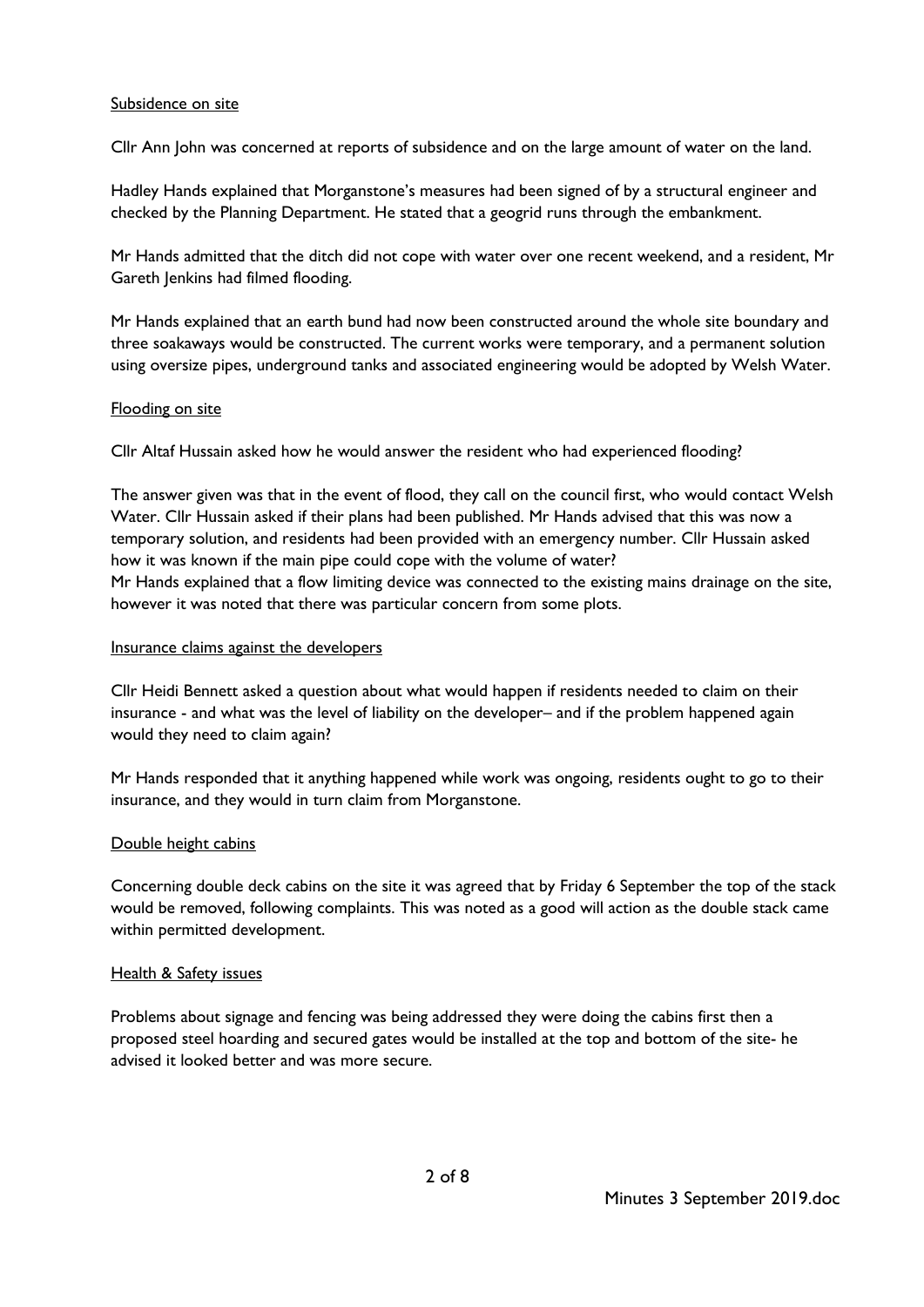# Communications with local people

A closed Facebook group had been set up by Rhiannydd Jenkins of Morganstone giving information to people.

# Street naming

The public would be asked to advise the NHCC if they had any views, however Mr Hands was also advised that the Community Council had a recommendation of Llys Cerrig Uchaf and Llys Cerrig Isaf – for the street name of Llys Cerrig Higher and Lower the Clerk would advise both BCBC and Morganstone of this recommendation.

Mr Hands was thanked by the Chair for attending the meeting to brief the Council on what Morganstone was doing to improve matters on their site.

4. Minutes of the Meeting held on 9th July 2019

Item 6 – one sentence amended.

Item 8 Cllr Altaf Hussain report – following illegal parking of commercial vehicles in Plas Ty Mawr add that the BCBC would put up traffic signs.

5. Matters Arising on the Minutes

Item 13 – other reports, Cllr Wilkins reported the rubbish in a garden of a house which included a dead rat on the path outside. The Clerk would email the Ward Member Cllr Hussain who would refer this matter to the BCBC.

Concerning the Llanmoor Homes development of 450 houses, the clerk was asked to ask BCBC and Llanmoor Homes if the Community Council could name the streets.

The Council noted and marked the sad news of the death of the Tondu School caretaker over the school summer holiday.

6. Police Community Support Officer (if present) - PACT

The PCSO was not able to attend. There were no questions on this item from Councillors.

- 7. County Borough Councillors
- (a) County Borough Councillor for Penyfai Cllr Altaf Hussain reported on the following matters:

Meeting with Pennant Homes/ Morganstone – developers at Scout Hall 22 August

Cllr Altaf Hussain reported that, as referred to above, the meeting with the developers had taken place. He had been assured that Rhiannyd Jenkins would be providing full information and sharing with those who attended and the wider community using social media, monthly meetings and newsletters.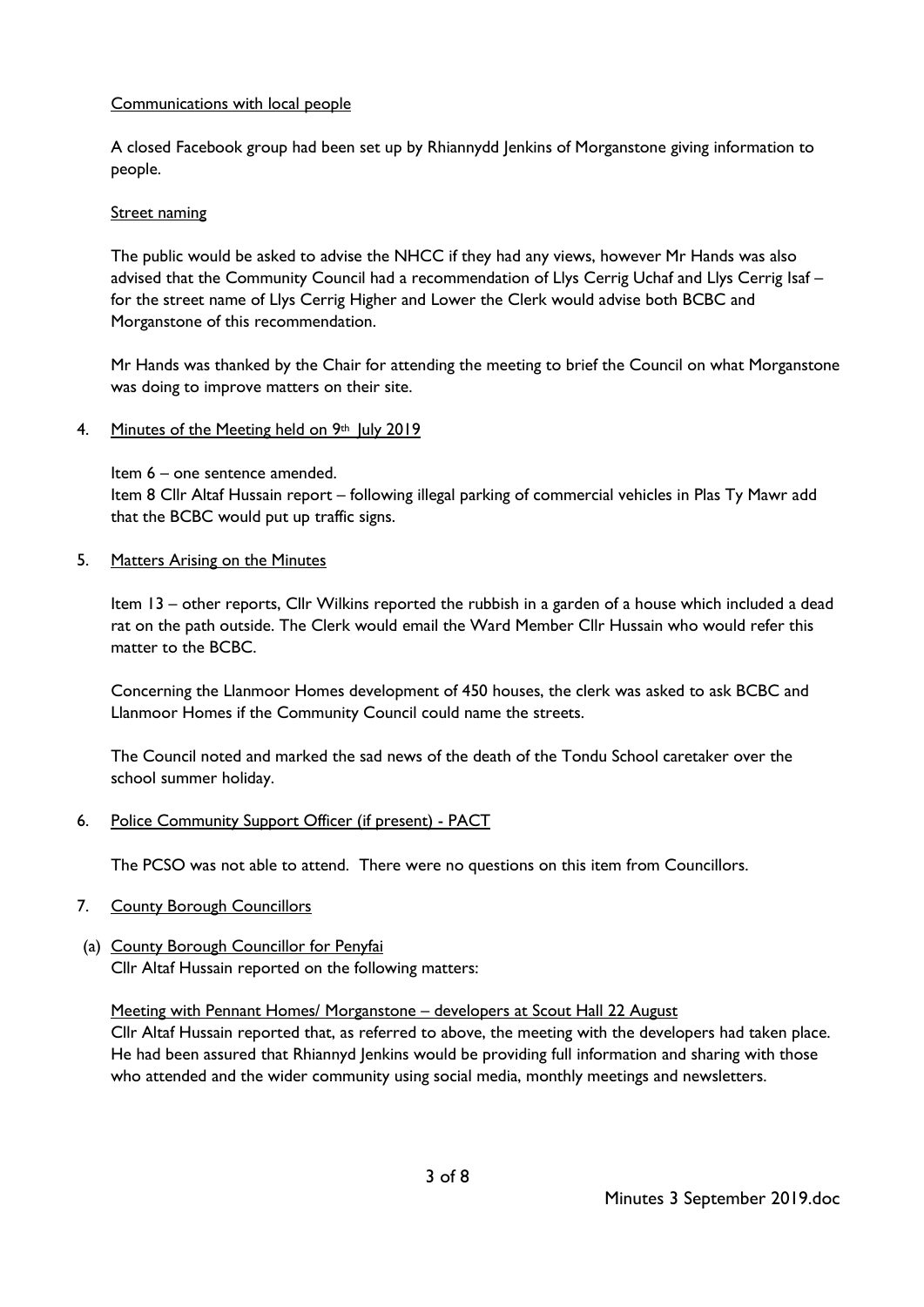# Service 67

Cllr Hussain reported that service 67 Bridgend to Aberkenfig via Penyfai had been stopped on 31 August as First Cymru Buses deemed it commercially unviable. They were trying to retain the 81 Bus. Cllr Hussain reported that the message to everybody is to use it as often as possible or lose it It was noted that community transport would not replace a formal bus service.

### **Hedges**

Cllr Hussain reported that he had requested the hedges be trimmed on the main road.

#### Parkfields Road

Parkfield Road had been resurfaced over the weekend.

### Meeting with Jonathan Parsons / Mark Shepherd BCBC 22 July

The meeting had taken place and was well attended and lasted for a considerable time. Cllr Altaf wished to thank Liz of the Pheasant Pub for all her help on the day. The Clerk would pass on the message.

Cllr Ann John noted that this meeting had been a very great success and very helpful.

### School Crossing Officer

Cllr Hussain reported that he had this in hand and continued to urge a positive outcome from the BCBC.

Cllr Hussain was thanked for his report.

### (b) County Borough Councillor for Aberkenfig

Cllr James Radcliffe reported on the following matters:

#### Active Travel Survey

Cllr Radcliffe reported a good start on the Active Travel Survey, the responses to which would inform a bid for active travel funding.

#### Llansantfraid Church

Cllr Radcliffe had received a telephone call about the condition of Llansantffraid Church – he had referred the call to Cllr Dai Lewis.

# **BCBC Committees – Community Asset Transfer**

He had attended a Committee meeting on Tuesday about Community Asset Transfer and playing fields. In discussion the idea of Pandy Park as a candidate site for housing was floated, but not a serious consideration. Cllr Radcliffe indicated he was opposed to playing fields being sold off.

The Clerk was asked to enquire of BCBC about the ownership being transferred for the football field at the top of Penyfai.

#### Footpath clearing

Cllr David Fowler was thanked for his work in reporting the footpath from the traffic lights and the old toilets between Tondu and Aberkenfig for clearance.

Cllr Radcliffe was thanked for his report.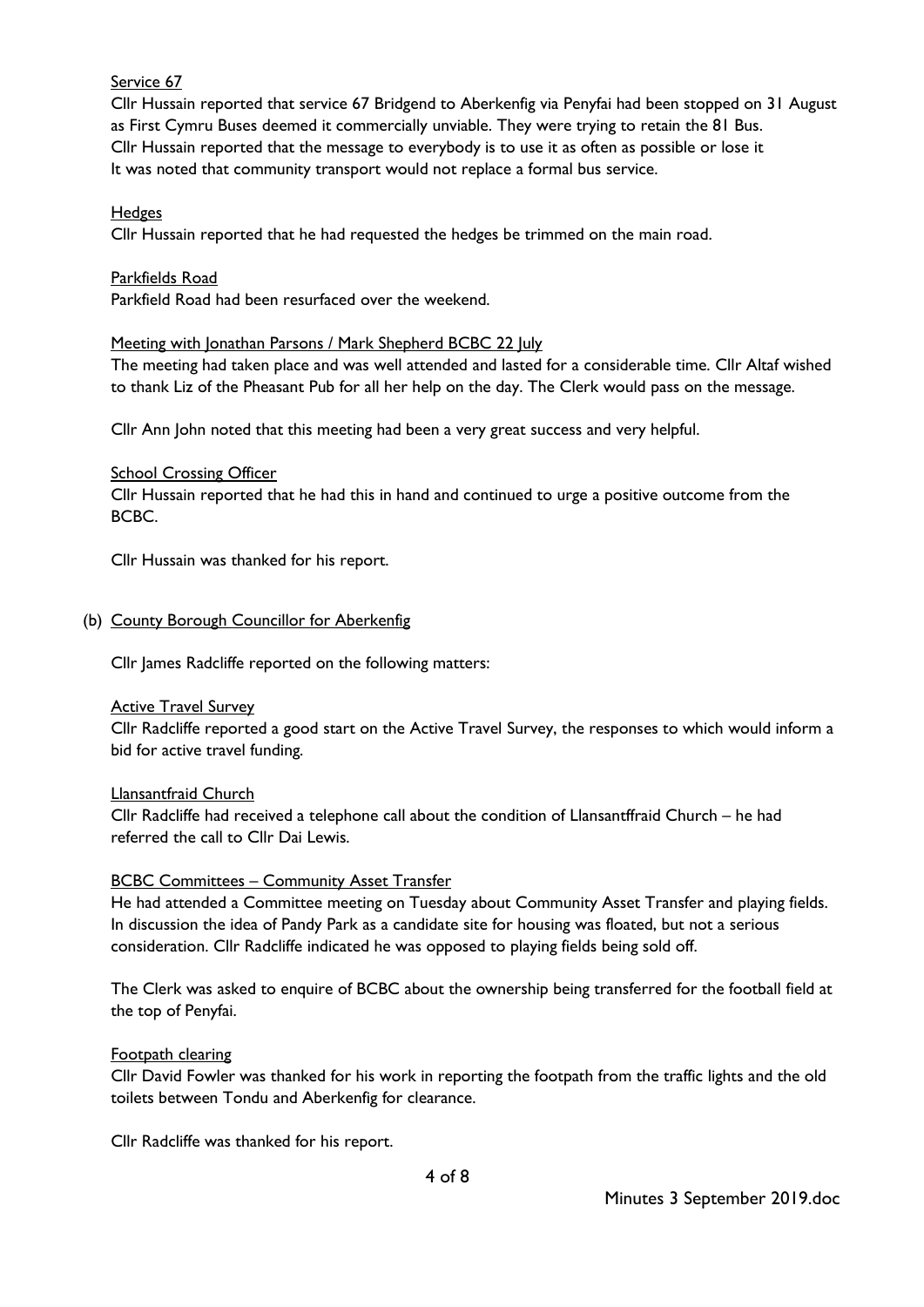# 8. Community Associations Update

# (a) Tondu and Aberkenfig

The Council was informed that Mrs Claudette Evans was ill so could not attend the meeting.

# (b) Penyfai Village

Cllr Heidi Bennett, Committee member, made a report.

### Community Asset Transfers

Cllr Bennett had met with Guy Smith of BCBC regarding options for Community Asset transfer. In effect asset transfers were a 25 year lease, where the Community Association had asked for the freehold. It might be worth asking for a 99 year lease.

# Fun Day 2019

The Penyfai Funday had been held on Saturday last, and was a success.

# 9. Morganstone – update on meeting held 22 August

This matter had been fully dealt with.

### 10. Maintenance Committee Report

Cllr Alex Marshall reported on behalf of the Maintenance Committee on the following issues.

### (a) Flooding on the Path at Pentrefelin

The meeting about the flooding took place at the end of a hot and dry period so proved inconclusive. Llanmoor Homes promised to revisit the footpath during or just after a wet period. During the visit some problems with the footpath used by children from Tondu Primary were discussed, and some clearance and strimming work was initiated and Matt Scott Landscapes tasked with the work.

The street lights that were obstructed by branches had been cut back by Network Rail.

The issues at Mount Pleasant had been resolved by visits from Matt Scott and the member of the public was very pleased with the outcome.

The Arborist Mr Luquoc had completed his report which would be sent to the Council when written up. It was noted that when the Report was received, it would be necessary to take action on its recommendations.

# (b) Notice Board and Gates

Some quotations had been obtained for the supply of a notice board for putting in the vicinity of the Pheasant Pub or Field. It was now necessary to obtain permission as to where to site the board. Councillors would look at the area and return to the next meeting with suggestions as to exactly where to site the Board.

# (c) Delivery of Daffodil Bulbs

It was agreed to order the daffodil bulbs for planting in the community from Bakers of Aberkenfig, who had promised a price at cost. The Clerk would order 3 bags containing approximately 900 bulbs.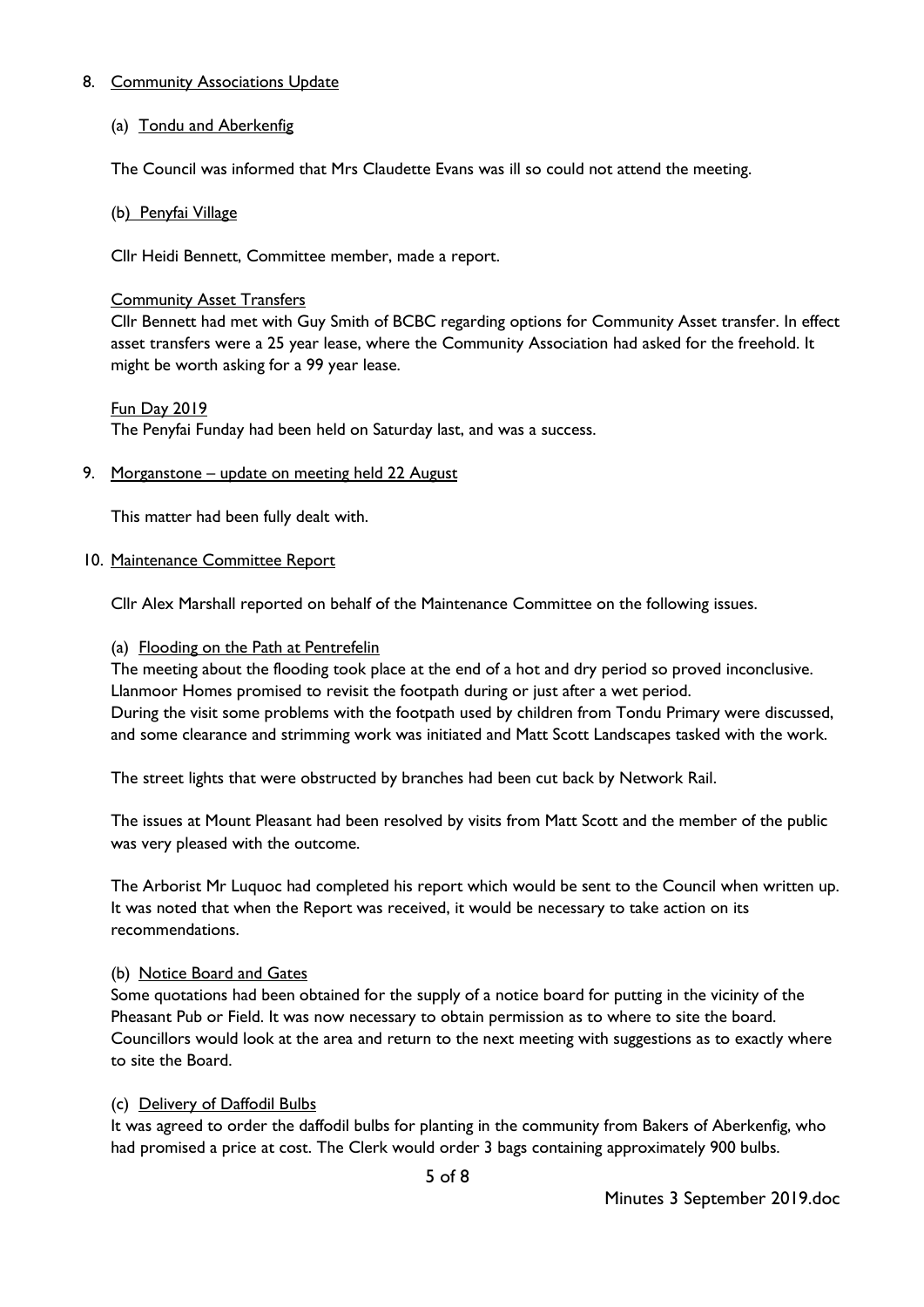# (d) Commemorative Plaque for Square

It had been previously agreed to install a plaque commemorating the opening ceremony for the Aberkenfig Square in 2010. The Clerk and Cllr Derrick Baker had discussed the options for this, and it was agreed to proceed.

# (e) Butterflies

Wales being 'butterfly supportive' was noted. It was reported that the Community Associations were hoping to plant suitable flowers. Cllr Heidi Bennet would advise them how they may obtain grants for seeds.

The report of the Maintenance Committee was received and adopted.

# 11. Christmas

# (a) Christmas Lights Arrangements

The Clerk reported that he had contacted four potential suppliers for the Christmas lighting requirements. A report would be brought to the next meeting, when all had submitted their quotations.

### (b) Children's Christmas cards competition

The Clerk would contact the schools and make the arrangements for the ever popular Council Schools Christmas Card Competition and would invite schools and nurseries to participate as in previous years.

# 12. Correspondence

The notes circulated on the incoming correspondence were taken as read by the Council, the correspondence was as follows:

# 1. Consultation, Engagement and Equalities BCBC

Offer to attend the Council's meeting in October to go through the consultation on the Budget for BCBC. Agreed, and to start the meeting at 18.30 to enable more time on the agenda.

2. BT.com

Details of consultation on the use of public telephone boxes. – they were consulting on the removal of the one in Aberkenfig.

3. HMRC VAT

Acknowledgment of claim for reimbursement of VAT.

4. Footpaths BCBC

Acknowledgment of request to cut back the growth at footpath at Tondu.

5. One Voice Wales

Links to revised model Financial Regulations. Taken to Council in July and approved.

6. Stephen Lucocq

Following the last meeting he has agreed to finish the on-site Tree Survey on Monday 22 July.

7. Bridgend Town Council

Invitation to Chair to attend Bridgend Town Council Civic Service at Hope Baptist Church Sunday 29 September at 3 p.m.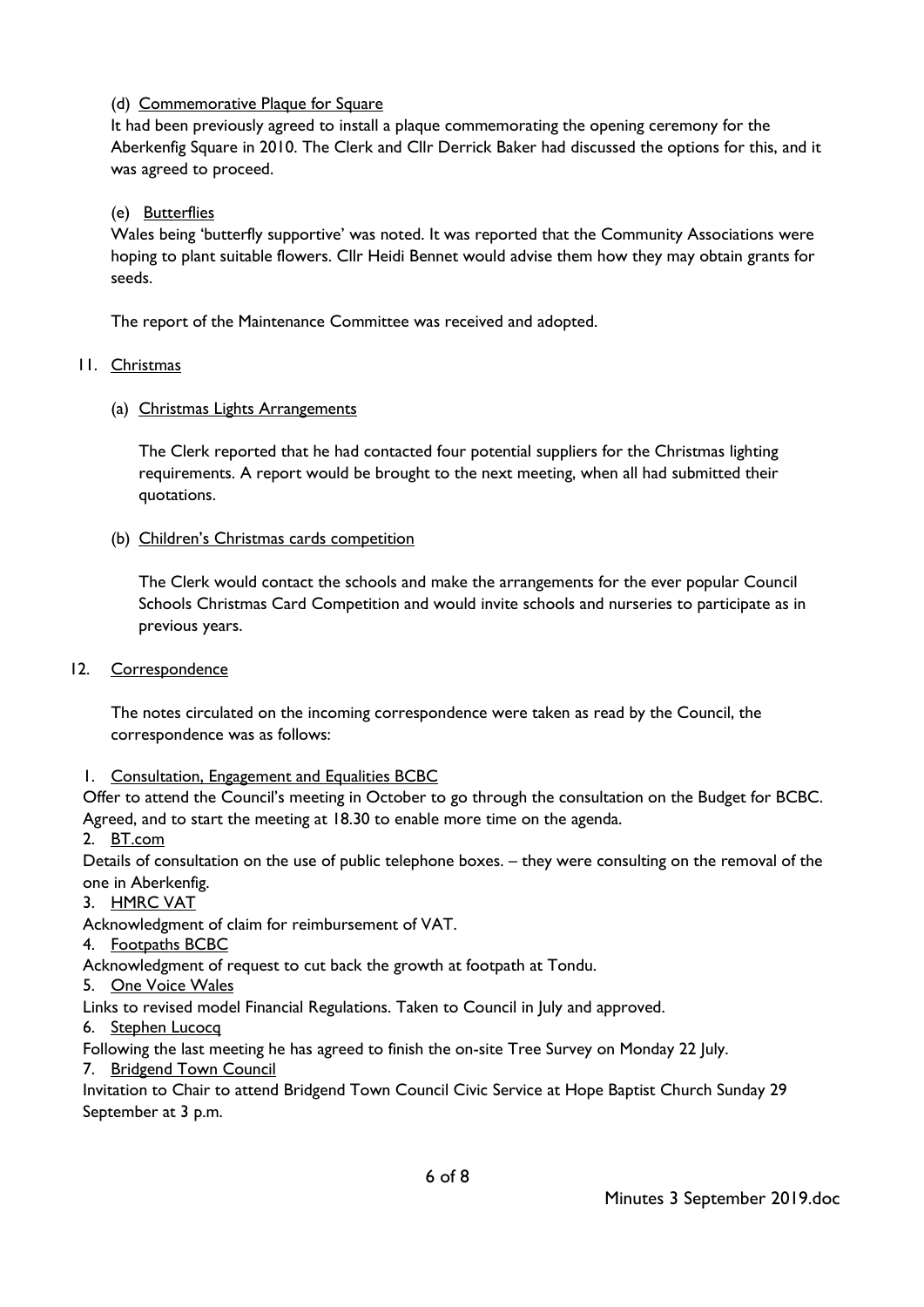# 8. Tondu and Aberkenfig Community Association

Information from Claudette Evans with suggestions to BCBC to improve disability gates in park, also photos on the condition of the paths leading up to them.

9. Team leader - Development Control

In response to a complaint from Cllr Altaf Hussain about non compliance with conditions of P/17/1073/FUL land off All Saints Way, Penyfai. the site was visited on 11 July and it was noted that a mound of earth had been moved close to 4 and 5 Clos Smyrna. The earth was removed from the bank and was being screened and sorted. The Site Manager explained that the trench that had been dug along the rear boundary of the residential properties at the bottom end of the site was to catch any water run off and thereby prevent any flooding into those rear gardens. The site would continue to be monitored.

# 10. Street naming and numbering BCBC

Further to the request of Pennant homes to name their development, they suggested Clos Colman. The Chair suggested that the Community Council consider Llys Cerrig Uchaf and Llys Cerrig Isaf. Agreed.

11. Pennant Homes

Communication Commitments forwarded to Cllr Mal john (circulated to all Councillors)

12. One Voice Wales

Invoice for £40 for Finance training for Cllr Heidi Bennett 22 July. To pay.

13. One Voice Wales

Details of South Wales training programme Sept – Dec 2019. Noted.

14. Various

Series of email from residents in Penyfai about concerns at the Pennant Homes Development, including problems with flooding, related to the meeting held on August 22 at the Scout Hall.

15. Lynette Thacker

Resident behind Woodlands enquiring about the programme of work to clear invasive species. She had now been informed of the Council's plans.

16. BCBC

Detail of Public Space Protection Order – dog Control. Noted.

17. Tondu & Aberkenfig Com Assoc

Details from a resident living opposite the police station in Aberkenfig who raised concerns about the condition of nearby properties.

18. Cllr Heidi Bennett

Quotations for notice Board in Penyfai - from various suppliers, between £400 and £500. NB siting will need to be agreed and permission obtained from the Brewery if in Pheasant Grounds, or for it to go on the Field, or by the post box. Councillors to consider location initially. Also details on defibrillators cost c. £1,400. 19. Cllr A Hussain

Request for payment of remuneration as a Community Councillor - £150.00. To be paid.

20. One Voice Wales

Invite to a meeting on 28 October 2019 in Cowbridge. No Councillors were available to attend.

# 13. Planning Committee Report

The Council noted the following planning applications had been notified to the council since the last meeting. There were no objections, apart from A/19/20, which was objected to as visually intrusive and would cause excessive levels of light to the neighbours and passing traffic.

P/19/512/FUL 26 Coed Y Cadno, Penyfai P/19/4354/RLX 67 Bridgendroad Aberkenfig A/19/20 ADV Leyshon Flint & Sons Bridgend Road Penyfai P/19/559/FUL Dogs Trust Court Colman Farm P/19/509/FUL 32 St Brides Road Aberkenfig